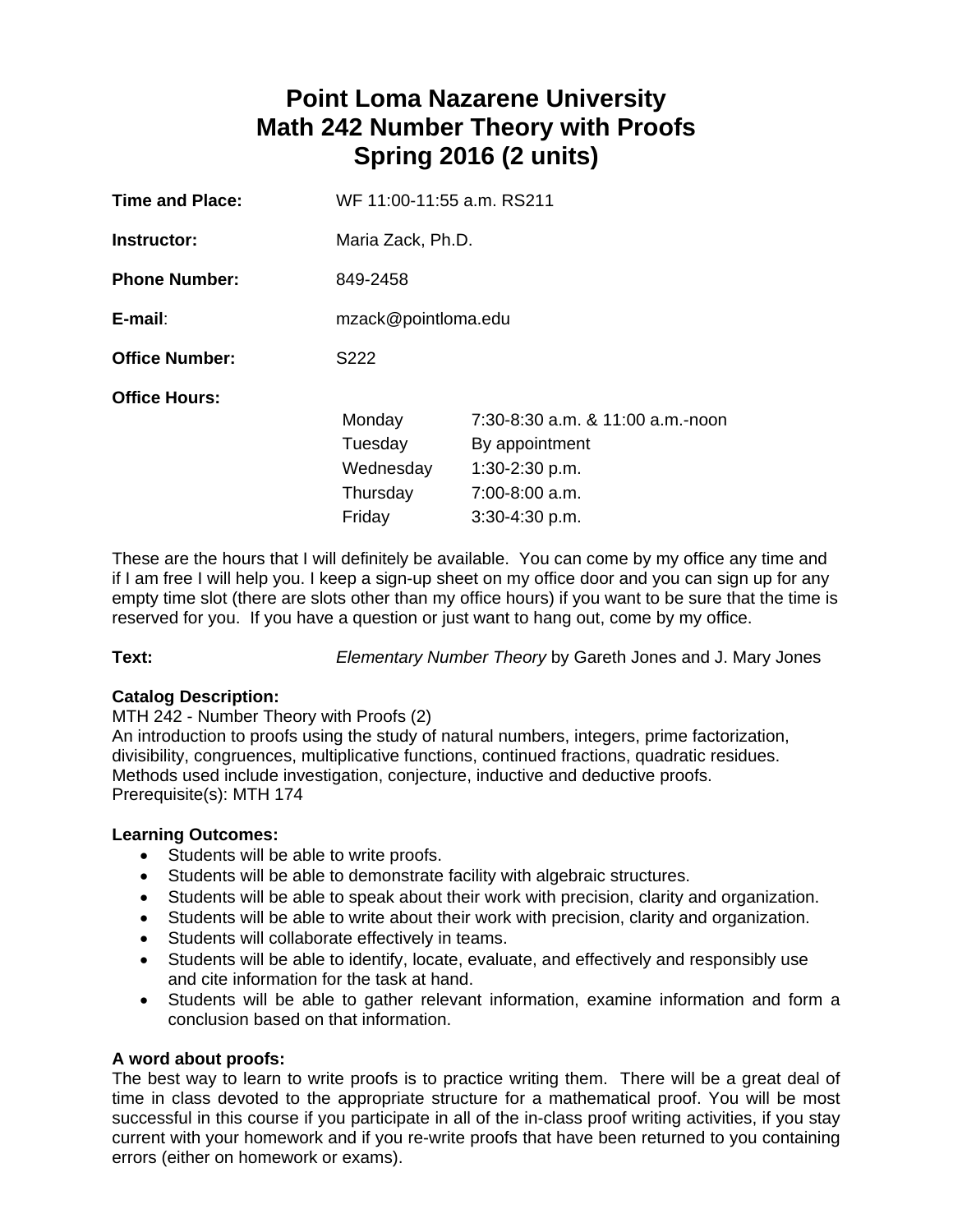# **Grading:**

The components of the grades:

| Homework                      | 260  |
|-------------------------------|------|
| Projects and Activities (2-3) | 120  |
| "Proof of the Week"           | 120  |
| Exam                          | 200  |
| Final                         | 300  |
|                               |      |
| <b>Total Points</b>           | 1000 |

Approximate minimal points required to obtain a given grade are:

|             |            |            | D          |
|-------------|------------|------------|------------|
|             | (875, 900) | (775, 800) | (675, 700) |
| [925, 1000] | [825, 875] | [725, 775] | [625, 675] |
| [900, 925]  | [800, 825] | [700, 725) | [600, 625] |

Note that scores of 599 or lower will result in an F.

#### **Homework:**

Homework will be assigned each day at the end of class. All homework assigned in a week will be **due at the start of class the next Friday**. No late homework will be accepted except by prior arrangement or with a documented emergency. Homework assignments are posted in Canvas. The object of the homework is to learn how to do the problems so I expect to see calculations on your homework using the terminology and methods of the class and not just the answer. A random selection (the same for all people) of the problems will be graded on any homework assignment.

#### **Projects and Activities:**

During the semester you will be assigned 2-3 activities or projects that may require group work outside of class.

#### **Proof of the Week:**

There will be five of these proofs assigned throughout the semester. The due dates for the proofs are on the class schedule.

#### **Exams:**

There is one in-class exam. If you do not take an exam you will receive a zero for it. Late exams may be taken only by prior arrangement or with a documented emergency. I must participate in the decision for you to miss an exam; this means that you need to phone me before missing an exam.

#### **Final:**

The final exam date and time is set by the university at the beginning of the semester and may not be changed by the instructor. Only in the case that a student is required to take three exams during the same day of finals week is an instructor authorized to change the exam date and time for that particular student. The final for MTH242 is cumulative and is given at the assigned final time on **MONDAY MAY 2 FROM 10:30 AM – 1:00 PM.**

#### **University Mission:**

Point Loma Nazarene University exists to provide higher education in a vital Christian community where minds are engaged and challenged, character is modeled and formed, and service becomes an expression of faith. Being of Wesleyan heritage, we aspire to be a learning community where grace is foundational, truth is pursued, and holiness is a way of life.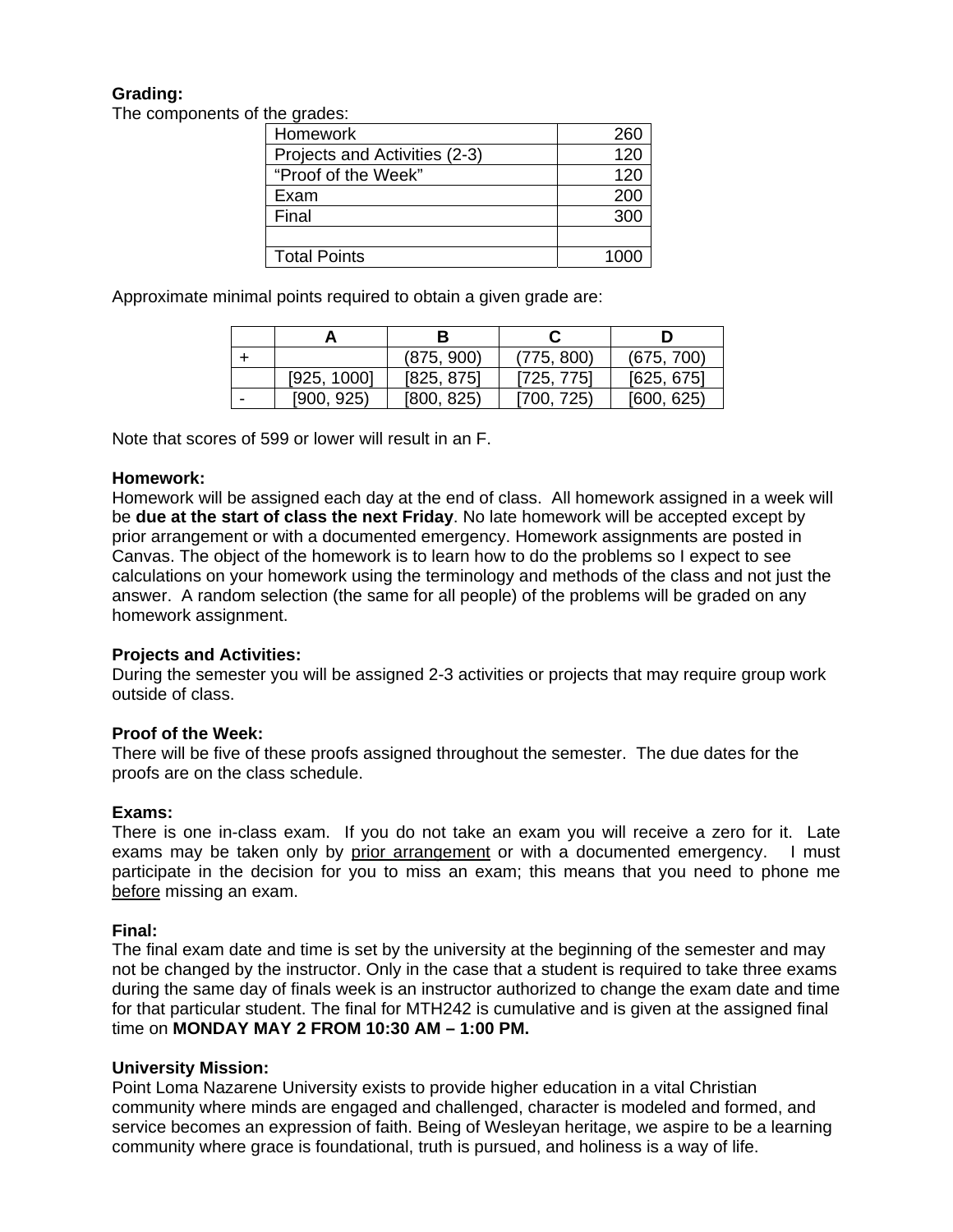### **Department Mission:**

The Mathematical, Information, and Computer Sciences department at Point Loma Nazarene University is committed to maintaining a curriculum that provides its students with the tools to be productive, the passion to continue learning, and Christian perspectives to provide a basis for making sound value judgments.

## **Attendance:**

Attendance is expected at each class session. In the event of an absence you are responsible for the material covered in class and the assignments given that day.

Regular and punctual attendance at all classes in which a student is registered is considered essential to optimum academic achievement. Therefore, regular attendance and participation in each course are minimal requirements to be met. There are no allowed or excused absences except as approved in writing by the Provost for specific students participating in certain university-sanctioned activities. Excused absences still count toward the 10%-20% limits, but allow students to make up work, quizzes, or tests missed as a result of a university-sanctioned activity. Activities of a unique nature, such as labs or other activities identified clearly on the syllabus, cannot be made up except in rare instances when instructors have given advanced, written approval for doing so. Whenever the number of accumulated absences in a class, for any cause, exceeds ten (10) percent of the total number of class meetings, the faculty member should send an e-mail to the student and the Vice Provost for Academic Administration (VPAA) warning of attendance jeopardy. If more than twenty (20) percent of the total number of class meetings is reported as missed, the faculty member or VPAA may initiate the student's deenrollment from the course without further advanced notice to the student. If the date of deenrollment is past the last date to withdraw from a class, the student will be assigned a grade of W or WF consistent with university policy in the Grading section of the catalog. There are no refunds for courses where a de-enrollment was processed. For more details see the PLNU catalog: http://catalog.pointloma.edu/content.php?catoid=18&navoid=1278#Class\_Attendance

# **Class Enrollment:**

It is the student's responsibility to maintain his/her class schedule. Should the need arise to drop this course (personal emergencies, poor performance, etc.), the student has the responsibility to follow through (provided the drop date meets the stated calendar deadline established by the university), not the instructor. Simply ceasing to attend this course or failing to follow through to arrange for a change of registration (drop/add) may easily result in a grade of F on the official transcript.

# **Academic Accommodations:**

While all students are expected to meet the minimum academic standards for completion of their courses as established by the instructors, students with special needs may require academic accommodations. At Point Loma Nazarene University, students requesting academic accommodations must file documentation with the Disability Resource Center (DRC), located in the Bond Academic Center. Students can also reach the Disability Resource Center by phone at 619-849-2486 or by e-mail at DRC@pointloma.edu. Once the student files documentation, the Disability Resource Center contacts the student's instructors and provides written recommendations for reasonable and appropriate accommodations to meet the individual needs of the student. This policy assists the university in its commitment to full compliance with Section 504 of the Rehabilitation Act of 1973, the Americans with Disabilities (ADA) Act of 1990, and ADA Amendments Act of 2008, all of which prohibit discrimination against students with special needs and guarantees all qualified students equal access to the benefits of PLNU programs and activities. For more details see the PLNU catalog:

http://catalog.pointloma.edu/content.php?catoid=18&navoid=1278#Academic\_Accommodations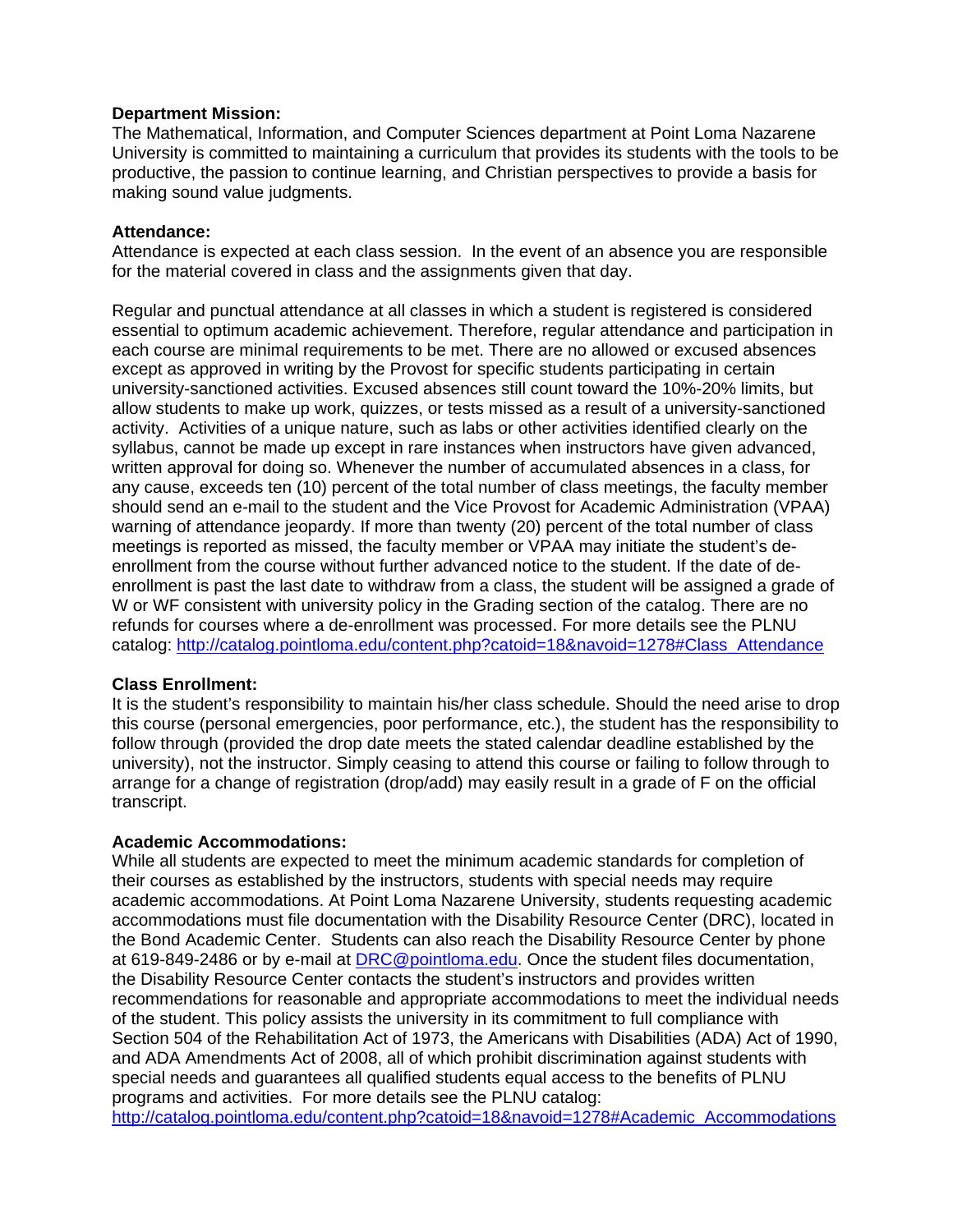Students with learning disabilities who may need accommodations should discuss options with the instructor during the first two weeks of class.

### **Academic Honesty:**

The Point Loma Nazarene University community holds the highest standards of honesty and integrity in all aspects of university life. Any violation of the university's commitment is a serious affront to the very nature of Point Loma's mission and purpose. Violations of academic honesty include cheating, plagiarism, falsification, aiding academic dishonesty, and malicious interference. The details of PLNU's meaning of each of these words can be found in the PLNU catalog at:

http://catalog.pointloma.edu/content.php?catoid=18&navoid=1278#Academic\_Honesty

A student remains responsible for the academic honesty of work submitted in PLNU courses and the consequences of academic dishonesty beyond receipt of the final grade in the class and beyond the awarding of the diploma. Ignorance of these catalog policies will not be considered a valid excuse or defense. Students may not withdraw from a course as a response to a consequence.

A student who is caught cheating on any item of work will receive a zero on that item and may receive an "F" for the semester. See the PLNU Catalog for a further explanation of the PLNU procedures for academic dishonesty

(http://catalog.pointloma.edu/content.php?catoid=18&navoid=1278#Academic\_Honesty).

#### **Copyright Protected Materials:**

Point Loma Nazarene University, as a non-profit educational institution, is entitled by law to use materials protected by the US Copyright Act for classroom education. Any use of those materials outside the class may violate the law.

#### **Credit Hour:**

In the interest of providing sufficient time to accomplish the stated course learning outcomes, this class meets the PLNU credit hour policy for a 2 unit class delivered over 15 weeks. Specific details about how the class meets the credit hour requirements can be provided upon request.